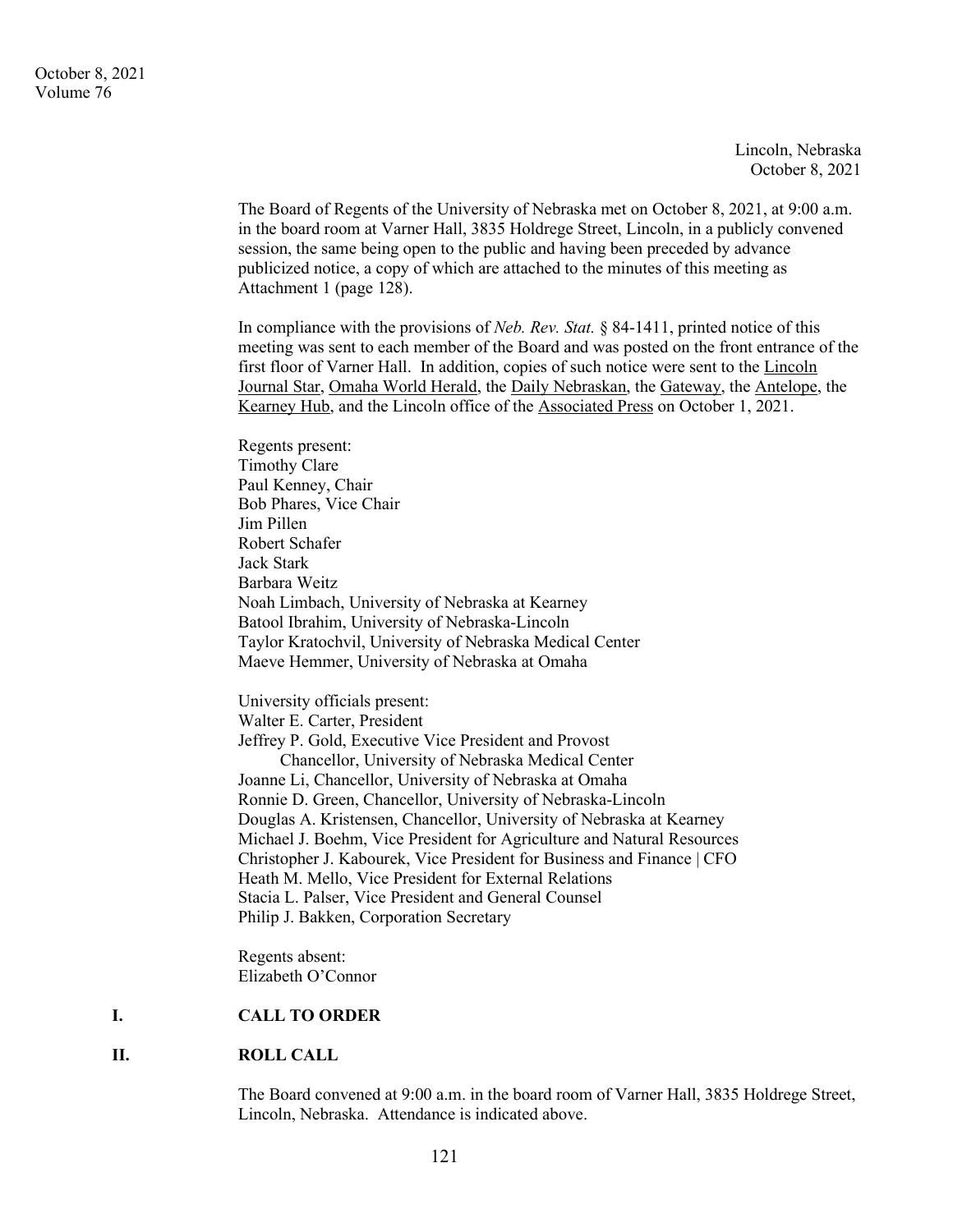### **III. APPROVAL OF MINUTES AND RATIFICATION OF ACTIONS**

- Motion Moved by Clare and seconded by Hemmer to approve the minutes and ratify the actions of the regularly scheduled meeting on August 13, 2021.
- Action Student Opinion: Voting Aye: Hemmer, Ibrahim, Kratochvil, Limbach. Voting Aye: Clare, Kenney, Phares, Pillen, Schafer, Stark, Weitz. Motion carried.

Chairman Kenney announced the location of the Notice of Meeting and Open Meetings Act.

# **IV. PRESENTATIONS**

Cathy Pettid, Assistant Vice Chancellor and Dean of Students, University of Nebraska at Omaha, addressed the Board on the State of Student Mental Health in 2021.

#### **V. KUDOS**

**Regent Weitz presented a KUDOS award to Kyle Means**, Director of Marketing at the University of Nebraska at Kearney.

**Regent Ibrahim presented a KUDOS award to Erin Murray**, Research Business Services Specialist in the Office of Research and Economic Development and Program Coordinator for the Nebraska Center for Energy Sciences Research at the University of Nebraska-Lincoln.

**Regent Pillen presented a KUDOS award to Marlene Novotny**, Executive Assistant to Chancellor Gold at the University of Nebraska Medical Center.

**Regent Clare presented a KUDOS award to Sammi Kaiser**, Director of the Academic and Career Development Center and Senior Director of Academic Advising at the University of Nebraska at Omaha.

Chancellor Doug Kristensen introduced the Leadership UNK cohort to the Board. Leadership UNK is designed to expose participants to leadership opportunities at UNK and in the Kearney area, enhance their leadership skills, and encourage them to accept leadership roles in the future; thus, giving members the opportunity to network with the campus community, classmates, speakers, and others to discuss issues pertinent to campus and leadership development.

#### **VI. PUBLIC COMMENT**

Regent Kenney noted The Standing Rules of the Board provides that any person giving 24 hours' notice to the Corporation Secretary may speak to any item that is not on the agenda. In addition, any person may appear and address the Board of Regents on any item on the agenda for this meeting. A reasonable time limit (usually five (5) minutes) shall be placed upon each individual appearance before the Board, and no more than thirty (30) minutes shall be allowed for public comment.

Nicole Hutchings spoke on the topic of the Campus Mask Mandate Dr. Larry Bradley spoke on the topic of Disabled American Veteran's Status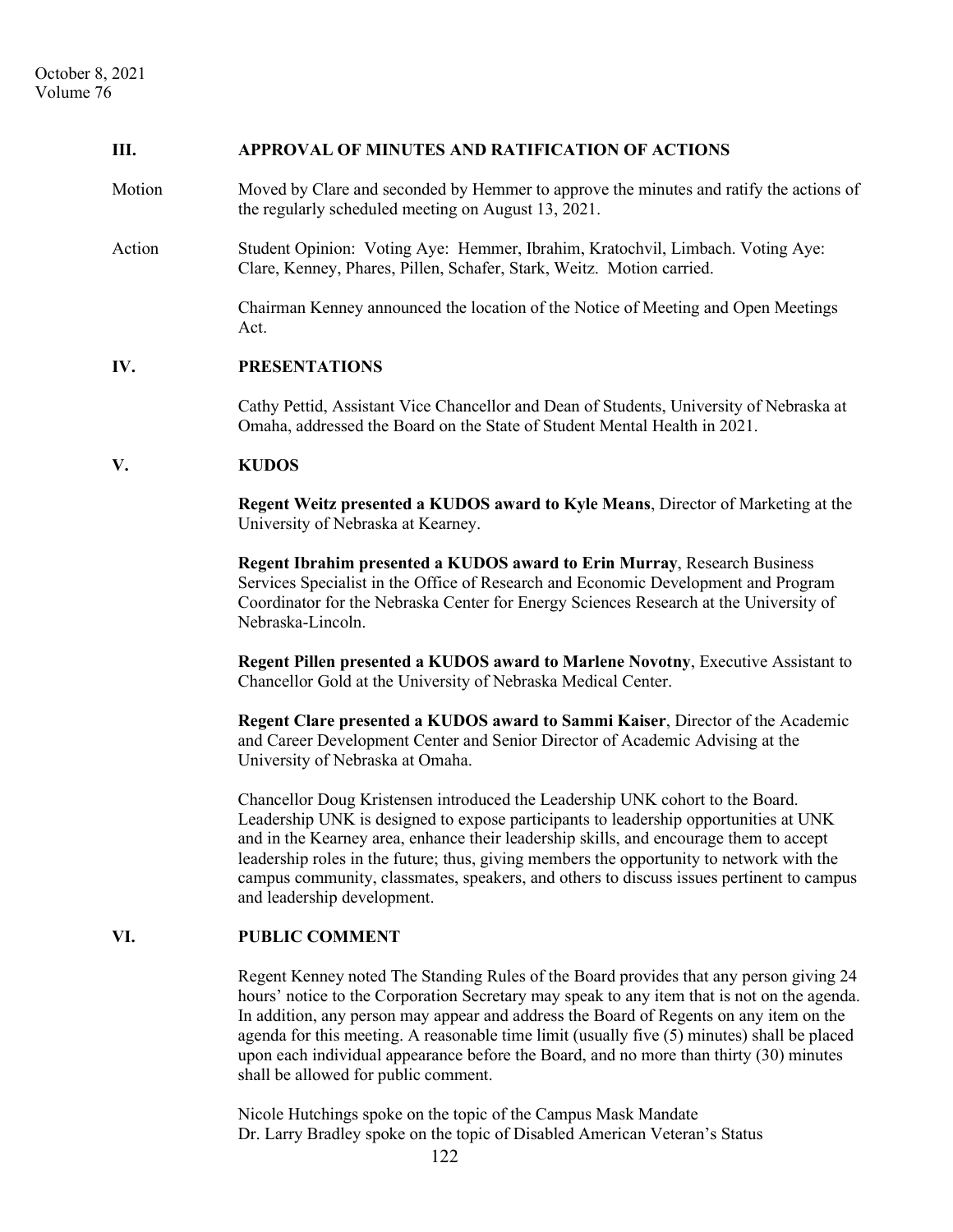Lee Todd spoke on the topic of the Safer Communities App/COVID Geoff Friesen spoke on the topic of the Safer Communities App/COVID Kathleen Kauth spoke on the topic of the Safer Communities App/COVID Jeanne Greisen spoke on the topic of Vaccine Passports and Safer Communities App Corbin Hubbell spoke on the topic of the Safer Communities App/COVID Shawn Trucke spoke on the topic of the Safer Communities App/COVID Wayne Smith spoke on the topic of the Safer Communities App/COVID Pat Beckham spoke on the topic of the Safer Communities App/COVID Tina Lassek spoke on the topic of the Safer Communities App/COVID Amy Southwick spoke on the topic of the Safer Communities App/COVID David Reiser spoke on the topic of the Safer Communities App/COVID Jennifer Graber spoke on the topic of contact tracing and vaccine mandates Abigail Ridder spoke on the topic of fossil fuel divestment Ruth Schneider spoke on the topic of the Safer Communities App/COVID

Chairman Kenney declared the opportunity for public comment closed.

# **VII. RESOLUTIONS**

- Motion Moved by Schafer and seconded by Clare to approve Addendum VI-1
- VI-1 Resolution regarding the American Rescue Plan Act of 2021, Addendum VI-1
- Action Student Opinion: Voting Aye: Kratochvil, Limbach, Hemmer, and Ibrahim. Voting Aye: Phares, Pillen, Schafer, Stark, Weitz, Clare, Kenney. Motion carried.

### **IX. PRESIDENT'S REMARKS**

President Carter addressed the Board regarding the successes of 2021, including student affordability, faculty support, research, and the University's vision for the future.

### **X. UNIVERSITY CONSENT AGENDA A. ACADEMIC AFFAIRS**

- Motion Moved by Weitz and seconded by Clare to approve all Consent items.
	- 1. President's Personnel Recommendations, Addendum X-A-1.
	- 2. Approval to Award Degrees and Certificates for the 2021-22 academic year and 2022 summer sessions at the University of Nebraska at Kearney, Addendum X-A-2.
	- 3. Approval to Award Degrees and Certificates for the 2021-22 academic year and 2022 summer sessions at the University of Nebraska-Lincoln, Addendum X-A-3.
	- 4. Approval to Award Degrees and Certificates for the 2021-22 academic year and 2022 summer sessions at the University of Nebraska Medical Center, Addendum X-A-4.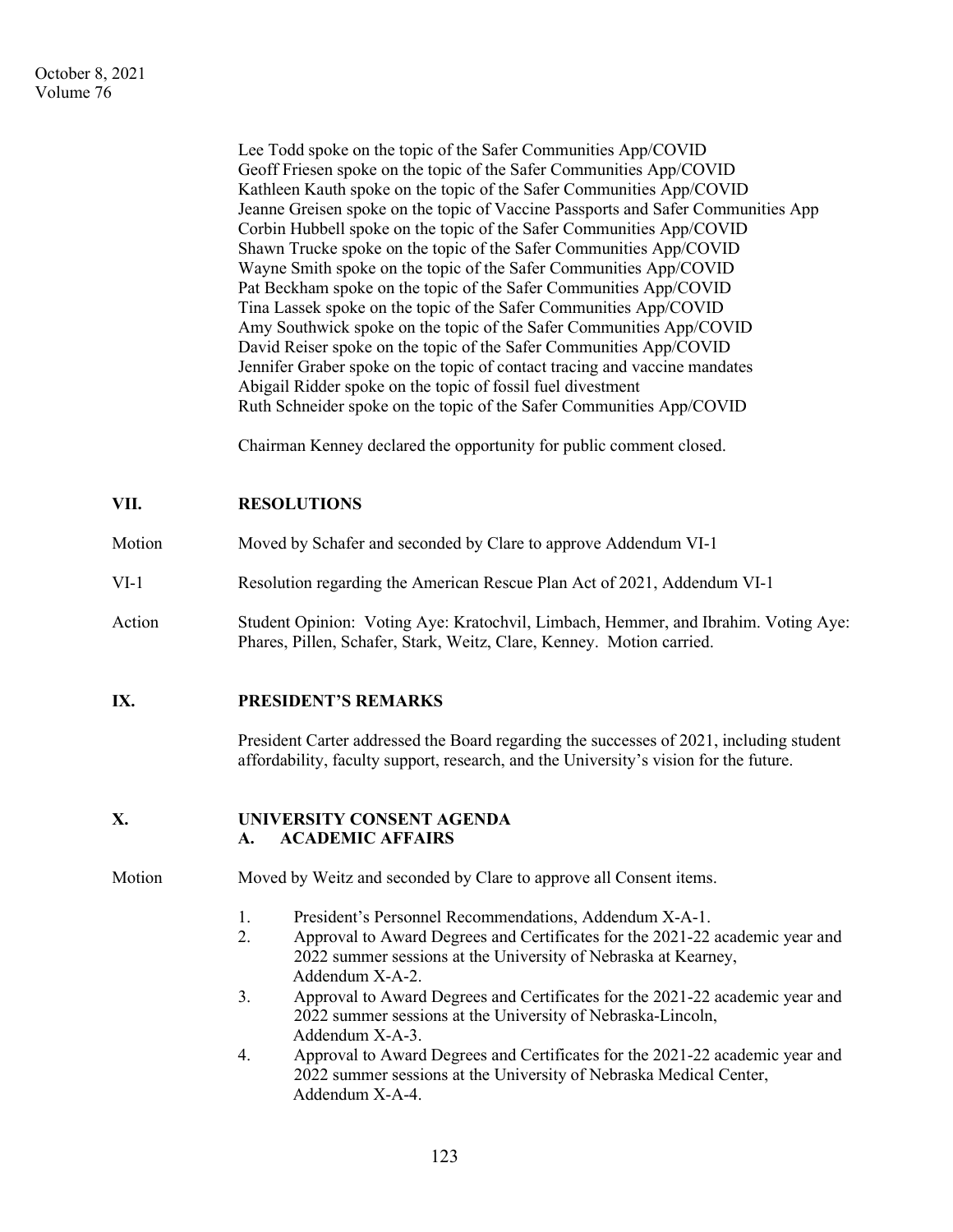|          | 5.<br>Approval to Award Degrees and Certificates for the 2021-22 academic year and<br>2022 summer sessions at the University of Nebraska at Omaha,<br>Addendum X-A-5.                                                                                         |
|----------|---------------------------------------------------------------------------------------------------------------------------------------------------------------------------------------------------------------------------------------------------------------|
| Action   | Student Opinion: Voting Aye: Limbach, Hemmer, Ibrahim, Kratochvil. Voting Aye:<br>Phares, Pillen, Schafer, Stark, Weitz, Clare, Kenney. Motion carried.                                                                                                       |
|          | <b>B.</b><br><b>BUSINESS AND FINANCE</b>                                                                                                                                                                                                                      |
| XI.      | UNIVERSITY ADMINISTRATIVE AGENDA                                                                                                                                                                                                                              |
|          | <b>ACADEMIC AFFAIRS</b><br>A.                                                                                                                                                                                                                                 |
|          | University of Nebraska-Lincoln                                                                                                                                                                                                                                |
| Motion   | Moved by Phares and seconded by Clare to approve item XI-A-1                                                                                                                                                                                                  |
| $XI-A-1$ | Approval to create Undergraduate Transfer Student Graduation Guarantee and<br>Undergraduate Returning Student Degree Completion Guarantee,                                                                                                                    |
| Action   | Student Opinion: Voting Aye: Hemmer, Ibrahim, Kratochvil, and Limbach. Voting Aye:<br>Pillen, Schafer, Stark, Weitz, Clare, Kenney, and Phares. Motion carried.                                                                                               |
| Motion   | Moved by Weitz and seconded by Phares to approve item XI-A-2                                                                                                                                                                                                  |
| $XI-A-2$ | Approval to create Undergraduate Certificate in Spanish for the Helping Professions in the<br>Department of Modern Languages in the College of Arts and Sciences at the University of<br>Nebraska at Kearney.                                                 |
| Action   | Student Opinion: Voting Aye: Ibrahim, Kratochvil, Limbach, and Hemmer. Voting Aye:<br>Schafer, Stark, Weitz, Clare, Kenney, Phares, and Pillen. Motion carried.                                                                                               |
| Motion   | Moved by Stark and seconded by Hemmer to approve item XI-A-3                                                                                                                                                                                                  |
| $XI-A-3$ | Approval to create Undergraduate Certificate in Perioperative Nursing in the College of<br>Nursing at the University of Nebraska Medical Center.                                                                                                              |
| Action   | Student Opinion: Voting Aye: Kratochvil, Limbach, Hemmer, and Ibrahim. Voting Aye:<br>Stark, Weitz, Clare, Kenney, Phares, Pillen, and Schafer. Motion carried.                                                                                               |
| Motion   | Moved by Kratochvil and seconded by Hemmer to approve items XI-A-4                                                                                                                                                                                            |
| $XI-A-4$ | Approval to create Master of Science (MS) in Medical Physiology to be administered by<br>the Office of Graduate Studies and the Department of Cellular and Integrative Physiology<br>in the College of Medicine at the University of Nebraska Medical Center. |
| Action   | Student Opinion: Voting Aye: Limbach, Hemmer, Ibrahim, and Kratochvil. Voting Aye:<br>Weitz, Clare, Kenney, Phares, Pillen, Schafer, and Stark. Motion carried.                                                                                               |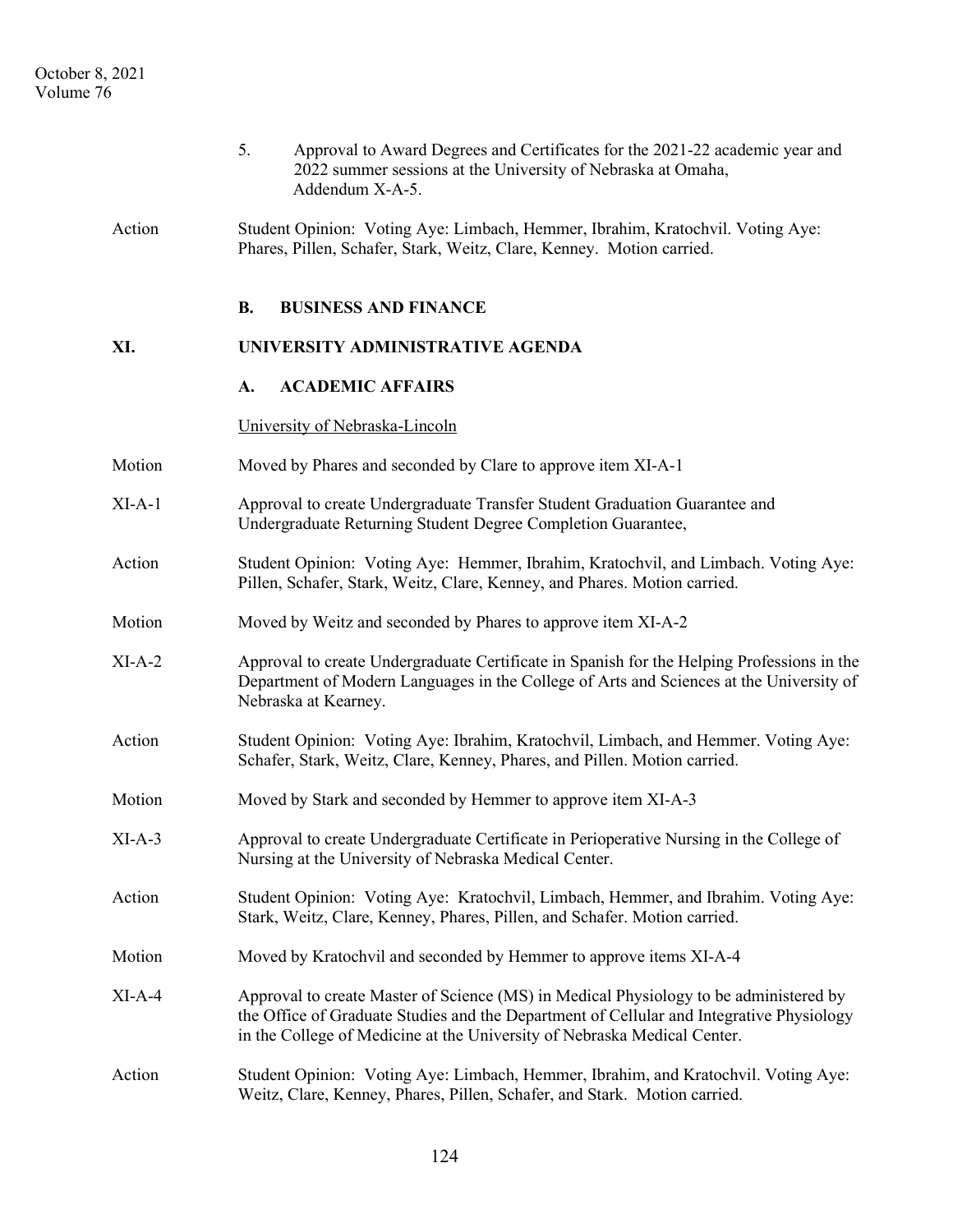### **B. BUSINESS AND FINANCE**

University of Nebraska at Kearney

Motion Moved by Pillen and seconded by Phares to approve item XI-B-1 XI-B-1 Approval of funding and Program Statement for Calvin T. Ryan Library Renovation at UNK. Action Student Opinion: Voting Aye: Hemmer, Ibrahim, Kratochvil, and Limbach. Voting Aye: Clare, Kenney, Phares, Pillen, Schafer, Stark and Weitz. Motion carried. Motion Moved by Pillen and seconded by Clare to approve item XI-B-2 XI-B-2 Approval to acquire improvements at 2900 West 24<sup>th</sup> Street, Kearney, Nebraska for UNK. Action Student Opinion: Voting Aye: Ibrahim, Kratochvil, Limbach, and Hemmer. Voting Aye: Kenney, Phares, Pillen, Schafer, Stark, Weitz and Clare. Motion carried. University of Nebraska Medical Center Motion Moved by Kratochvil and seconded by Hemmer to approve items XI-B-3 and XI-B-4 XI-B-3 Approval of funding to complete the Medical Sciences Building Air Handler Replacement Project at UNMC. XI-B-4 Approval of funding to complete Campus Heating Hot Water Expansion Project at UNMC Action Student Opinion: Voting Aye: Kratochvil, Limbach, Hemmer, and Ibrahim. Voting Aye: Phares, Pillen, Schafer, Stark, Weitz, Clare and Kenney. Motion carried. Motion Moved by Weitz and seconded by Hemmer to approve item XI-B-5 XI-B-5 Approval to acquire properties located at 201 South 46<sup>th</sup> Street and 4601 Douglas Street, and dispose of property at 4501 Dodge Street, Omaha, Nebraska for UNMC in a property exchange with the Child Saving Institute Foundation. Action Student Opinion: Voting Aye: Limbach, Hemmer, Ibrahim, and Kratochvil. Voting Aye: Phares, Pillen, Schafer, Stark, Weitz, Clare and Kenney. Motion carried. Motion Moved by Stark and seconded by Hemmer to approve item XI-B-6 XI-B-6 Approval of revenue contract for the UNMC Munroe-Meyer Institute to provide occupational and physical therapy services to Douglas County School District. Action Student Opinion: Voting Aye: Hemmer, Ibrahim, Kratochvil, and Limbach. Voting Aye: Pillen, Schafer, Stark, Weitz, Clare, Kenney, and Phares. Motion carried.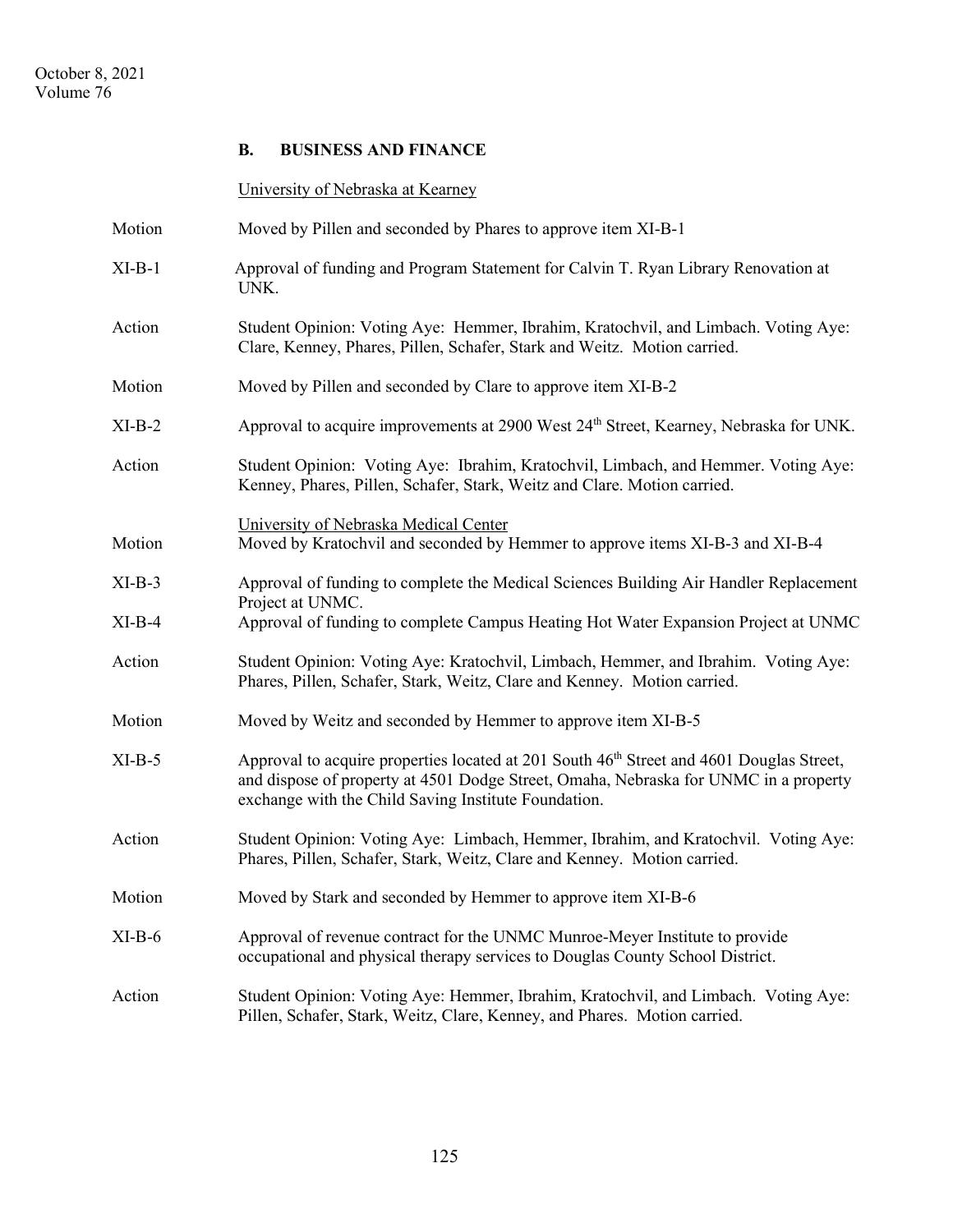# October 8, 2021 Volume 76

| Motion    | University of Nebraska at Omaha<br>Moved by Pillen and seconded by Hemmer to approve item XI-B-7                                                                                                                                                                                                                                                                                                 |
|-----------|--------------------------------------------------------------------------------------------------------------------------------------------------------------------------------------------------------------------------------------------------------------------------------------------------------------------------------------------------------------------------------------------------|
| $XI-B-7$  | Approval of funding and Revised Program Statement for Durham Science Center<br>Renovation at UNO.                                                                                                                                                                                                                                                                                                |
| Action    | Student Opinion: Voting Aye: Ibrahim, Kratochvil, Limbach, and Hemmer. Voting Aye:<br>Schafer, Stark, Weitz, Clare, Kenney, Phares and Pillen. Motion carried.                                                                                                                                                                                                                                   |
| Motion    | Moved by Weitz and seconded by Ibrahim to approve item XI-B-8                                                                                                                                                                                                                                                                                                                                    |
| $XI-B-8$  | Approval of Interlocal Agreement between the City of Omaha and UNO granting UNO<br>Public Safety sworn law enforcement officers the right and ability to enforce the laws of<br>the City of Omaha through citation or arrest based on violations of the Omaha Municipal<br>Code.                                                                                                                 |
| Action    | Student Opinion: Voting Aye: Kratochvil, Limbach, Hemmer and Ibrahim. Voting Aye:<br>Stark, Weitz, Clare, Kenney, Phares, Pillen and Schafer. Motion carried.                                                                                                                                                                                                                                    |
| Motion    | Moved by Ibrahim and seconded by Hemmer to approve item XI-B-9                                                                                                                                                                                                                                                                                                                                   |
| $XI-B-9$  | Approval of the First Amendment to the Amended and Restated University Rights<br>Agreement between the University of Nebraska at Omaha and Learfield.                                                                                                                                                                                                                                            |
| Action    | Student Opinion: Voting Aye: Limbach, Hemmer, Ibrahim, and Kratochvil. Voting Aye:<br>Weitz, Clare, Kenney, Phares, Pillen, Schafer, and Stark. Motion carried.                                                                                                                                                                                                                                  |
|           | $\mathbf{C}$ .<br>FOR INFORMATION ONLY                                                                                                                                                                                                                                                                                                                                                           |
|           | The proposed revisions to the Bylaws of the University of Nebraska-Lincoln are presented<br>at this meeting for informational purposes only as required by the Bylaws of the University<br>of Nebraska-Lincoln. These proposed revisions will be placed on the agenda of the Board<br>of Regents meeting scheduled for December 3, 2021, for public hearing and consideration<br>by the Regents. |
|           | <b>REPORTS</b><br>D.                                                                                                                                                                                                                                                                                                                                                                             |
| $XI-D-1$  | Report on Periodic Review of Multi-Departmental Academic Centers for Research,<br>Teaching, and/or Service                                                                                                                                                                                                                                                                                       |
| $XI-D-2$  | Report on Renewal of Property Insurance Policies                                                                                                                                                                                                                                                                                                                                                 |
| $XI-D-3$  | Report on Naming of the O'Gorman Playground within the Munroe-Meyer Institute at<br><b>UNMC</b>                                                                                                                                                                                                                                                                                                  |
| $XI-D-4$  | Report on Naming of the Dr. Gail Walling Yanney and Michael B. Yanney Conference<br>Room within the Monroe-Meyer Institute at UNMC                                                                                                                                                                                                                                                               |
| $XI-D-5$  | Quarterly Report of Gifts, Grants, Contracts, and Bequests                                                                                                                                                                                                                                                                                                                                       |
| $XI-D-6$  | Quarterly Status of Capital Construction Projects                                                                                                                                                                                                                                                                                                                                                |
| $XI-D-7$  | Report on Bids and Contracts                                                                                                                                                                                                                                                                                                                                                                     |
| $XI-D-8$  | Quarterly Report on Fund N                                                                                                                                                                                                                                                                                                                                                                       |
| $XI-D-9$  | UNK New Fraternity and Sorority Life Housing Intermediate Design Review Report,                                                                                                                                                                                                                                                                                                                  |
| $XI-D-10$ | Quarterly Personnel Report - Second Quarter 2021                                                                                                                                                                                                                                                                                                                                                 |
|           | 126                                                                                                                                                                                                                                                                                                                                                                                              |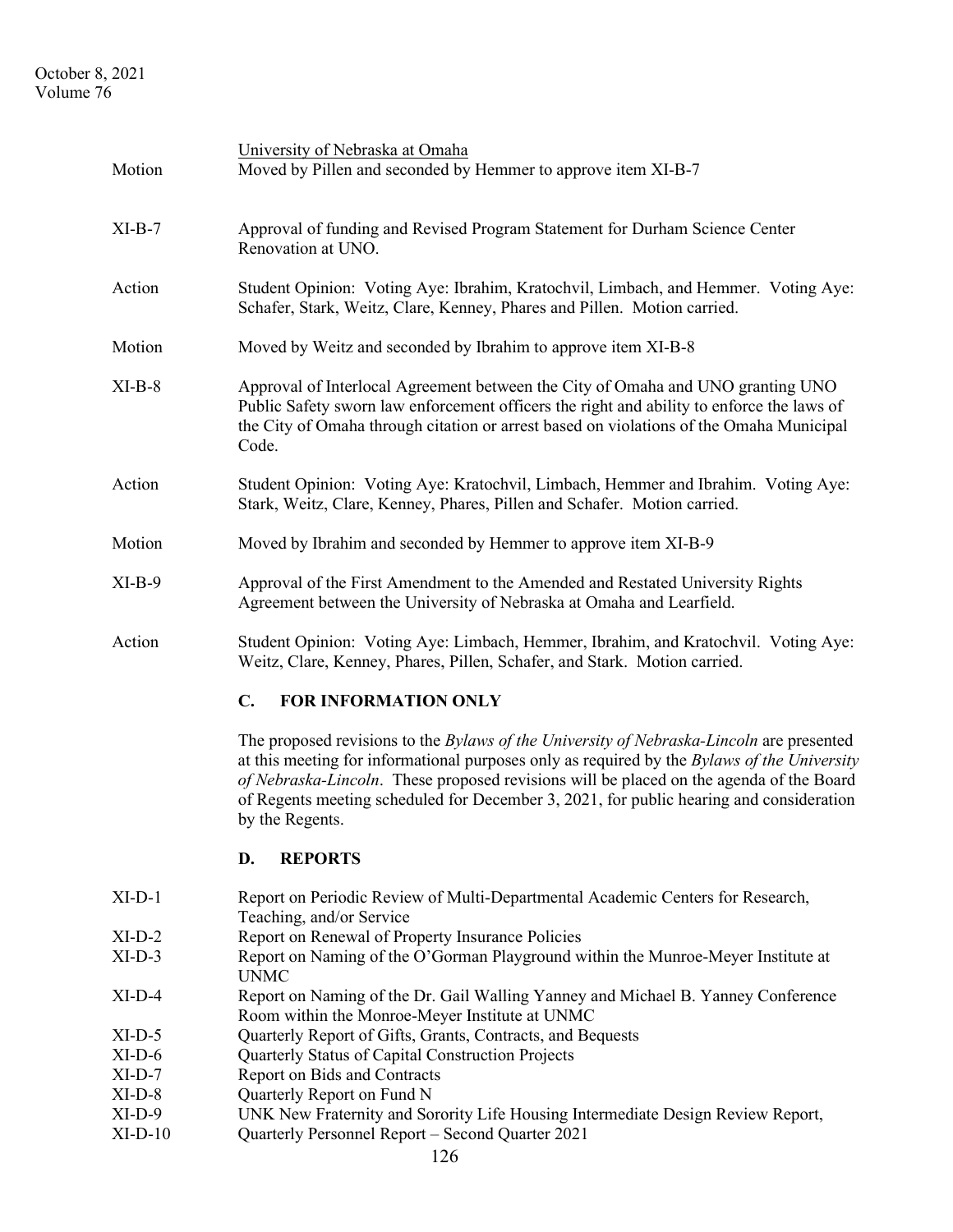| $XI-D-11$ | Faculty Leave of Absence Report                              |
|-----------|--------------------------------------------------------------|
| $XI-D-12$ | Report on UNMC and UNO Student Government Document Revisions |
| $XI-D-13$ | Fall 2021 Enrollment Report                                  |
|           |                                                              |

Chairman Kenney accepted the reports on behalf of the Board.

# **XII. ADDITIONAL BUSINESS**

None

# **XIII. ADJOURNMENT**

There being no further business, the meeting was adjourned by Chairman Kenney at 11:20 a.m.

 $\_$  , and the contribution of the contribution of  $\mathcal{L}_\mathcal{A}$  , and the contribution of  $\mathcal{L}_\mathcal{A}$ 

Respectfully submitted,

Corporation Secretary

Philip J. Bakken Paul R. Kenney, Chair